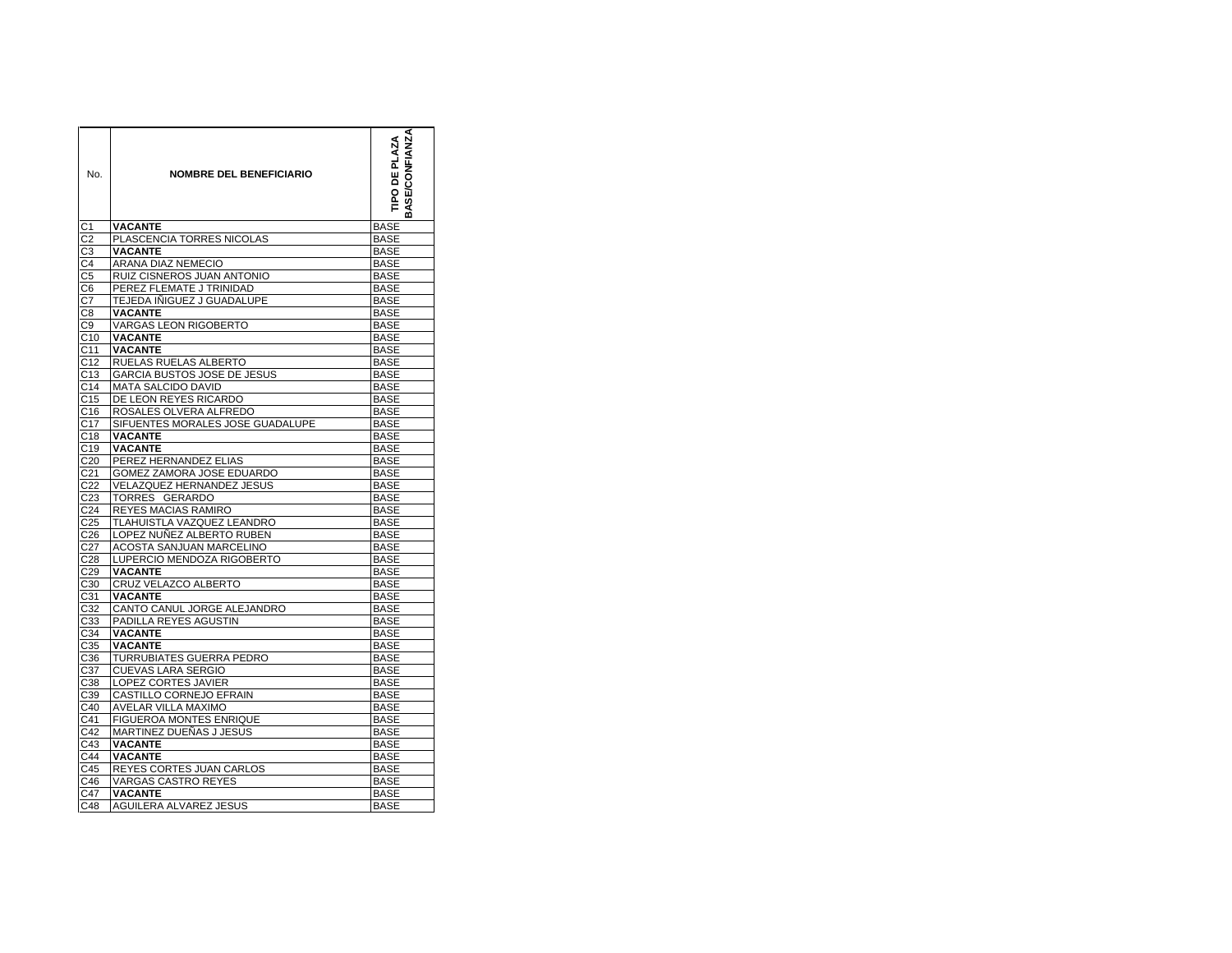| C49              | ESPINOZA CRUZ JUAN MANUEL           | <b>BASE</b> |
|------------------|-------------------------------------|-------------|
| C <sub>50</sub>  | VACANTE                             | <b>BASE</b> |
| C <sub>51</sub>  | ESQUIVEL VILLANUEVA RAUL            | <b>BASE</b> |
| C <sub>52</sub>  | ROMERO CORTES ROBERTO               | BASE        |
| C <sub>53</sub>  | ESTRADA URIBE GUSTAVO               | <b>BASE</b> |
| C <sub>54</sub>  | <b>VACANTE</b>                      | <b>BASE</b> |
| C <sub>55</sub>  | PENA MANDUJANO HECTOR               | BASE        |
| C56              | <b>VACANTE</b>                      | <b>BASE</b> |
| C57              | AGUILAR MARTINEZ ROBERTO            | <b>BASE</b> |
| C58              | <b>GARCIA ALVARADO PABLO</b>        | <b>BASE</b> |
| C59              | REYES DAVALOS ERNESTO               | <b>BASE</b> |
| C60              | <b>VACANTE</b>                      | <b>BASE</b> |
| C61              | GONZALEZ RAMIREZ MIGUEL MOISES      | <b>BASE</b> |
| C62              | <b>VACANTE</b>                      | <b>BASE</b> |
| C63              | RIVAS CORTES ENRIQUE                | <b>BASE</b> |
| C64              | ORNELAS HUERTA JESUS ALEJANDRO      | BASE        |
| C65              | CABRERA DIAZ FEDERICO               | <b>BASE</b> |
| C66              | <b>VACANTE</b>                      | <b>BASE</b> |
| C67              | BEJAR VILLA JOSE CARLOS             | <b>BASE</b> |
| C68              | ROSAS GOMEZ FRANCISCO ANTONIO       | <b>BASE</b> |
| C69              | MOLINA BELIZ JUAN CARLOS            | <b>BASE</b> |
| C70              | LOPEZ GUTIERREZ ALFREDO             | <b>BASE</b> |
| C71              | ALBA MARTINEZ SALVADOR              | <b>BASE</b> |
| C72              | OROZCO SORIA FERNANDO               | <b>BASE</b> |
| C73              | COVARRUBIAS HERNANDEZ FERNANDO      | <b>BASE</b> |
| C74              | BARRERA LIZAOLA GERARDO             | <b>BASE</b> |
| C75              | <b>BANUELOS GOMEZ MARIO</b>         | <b>BASE</b> |
| C76              | MERCADO GOMEZ JOEL ALEJANDRO        | <b>BASE</b> |
| C77              | TINOCO MORALES JOSE ALFREDO         | <b>BASE</b> |
| C78              | <b>ANDRADE MACIAS OSCAR</b>         | <b>BASE</b> |
| C79              | RODRIGUEZ DIAZ JOSE MARIO           | <b>BASE</b> |
| C80              | CABALLERO MORENO JESUS              | <b>BASE</b> |
| C81              | <b>VACANTE</b>                      | <b>BASE</b> |
| C82              | <b>GONZALEZ OCHOA RAUL</b>          | <b>BASE</b> |
| C83              | GUTIERREZ ESPARZA VICTOR MANUEL     | <b>BASE</b> |
| C84              | RAMIREZ SANCHEZ GONZALO             | <b>BASE</b> |
| C85              | <b>RAMOS MONTERO RAUL</b>           | <b>BASE</b> |
| $\overline{C}86$ | <b>LEON RAMIREZ GERARDO</b>         | <b>BASE</b> |
| C87              | LUNA TORRES JOSE CRISTHIAN          | <b>BASE</b> |
| C88              | AGUILAR HERNANDEZ JOSE LUIS         | <b>BASE</b> |
|                  | <b>BADILLO CORTES RODRIGO</b>       | <b>BASE</b> |
| C89              |                                     | <b>BASE</b> |
| C90<br>C91       | TORRES IBARRA JORGE                 | <b>BASE</b> |
| C <sub>92</sub>  | PRECIADO ARIAS MARIO FERNANDO       | <b>BASE</b> |
|                  | OROZCO SILVA ROBERTO                |             |
| C93              | RODRIGUEZ FELIX FRANCISCO JAVIER    | <b>BASE</b> |
| C94              | MONFIL BENITEZ SAMUEL               | <b>BASE</b> |
| C95              | MAGAÑA LARA JAIME                   | <b>BASE</b> |
| C96              | CHAVEZ NAVA JESUS SALVADOR          | <b>BASE</b> |
| C97              | RODRIGUEZ DURAN MARTIN              | <b>BASE</b> |
| C98              | TORRES RAMOS JOSE GUADALUPE         | <b>BASE</b> |
| C99              | <b>VACANTE</b>                      | <b>BASE</b> |
| C100             | MEZA CALVARIO SALVADOR JUAN GABRIEL | <b>BASE</b> |
| C <sub>101</sub> | GONZALEZ VILLASEÑOR JAIME           | <b>BASE</b> |
| C <sub>102</sub> | MARTINEZ LOPEZ JOSE MANUEL          | <b>BASE</b> |
| C <sub>103</sub> | <b>VACANTE</b>                      | <b>BASE</b> |
| C104             | BERNALES CASILLAS FELIX ALFREDO     | <b>BASE</b> |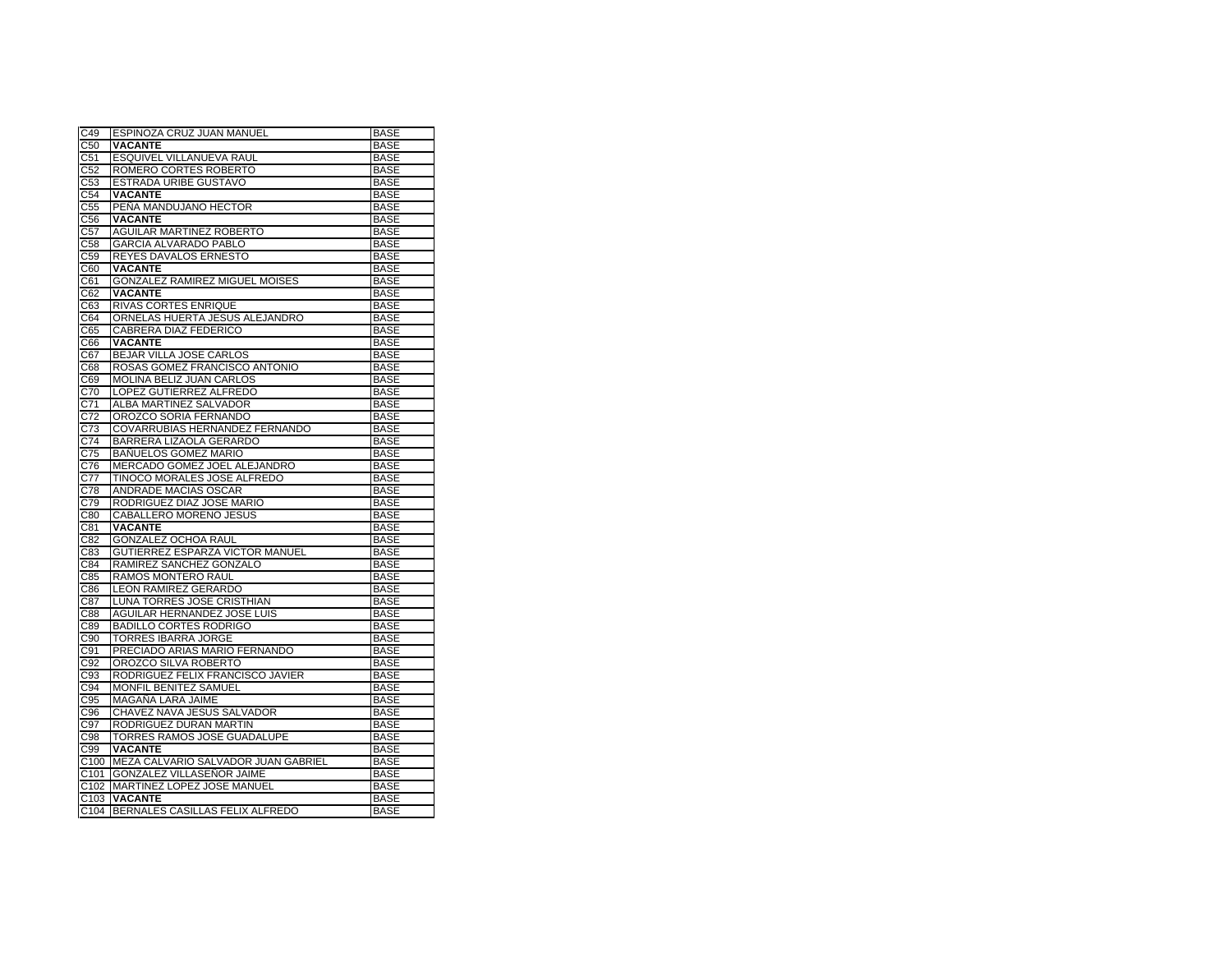| C105              | RUIZ MIRELES JOSE MANUEL                          | <b>BASE</b>                |
|-------------------|---------------------------------------------------|----------------------------|
| C106              | GALVAN PEREZ JUAN CARLOS                          | <b>BASE</b>                |
| C <sub>107</sub>  | LANGARICA LOPEZ JUAN RAMON                        | <b>BASE</b>                |
| C108              | <b>VACANTE</b>                                    | <b>BASE</b>                |
| C <sub>109</sub>  | GARCIA DE ALBA MARIO OSCAR                        | BASE                       |
| C <sub>110</sub>  | BARTOLO HERNANDEZ RODOLFO                         | <b>BASE</b>                |
| C <sub>111</sub>  | PEREZ ORTIZ HECTOR                                | <b>BASE</b>                |
| C112              | JIMENEZ QUINTERO FELIPE                           | <b>BASE</b>                |
| C <sub>113</sub>  | MONREAL ZARATE JUAN JOSE                          | <b>BASE</b>                |
| C114              | AGUILAR MACIAS MIGUEL ANGEL                       | <b>BASE</b>                |
| C115              | ARVIZU PERALES GUSTAVO                            | <b>BASE</b>                |
| C116              | <b>VACANTE</b>                                    | <b>BASE</b>                |
| C117              | PEÑA RAYGOZA MARIO ALBERTO                        | <b>BASE</b>                |
| C118              | PERFECTO MEZA CRISTIAN ADAN                       | <b>BASE</b>                |
| C <sub>119</sub>  | RAMIREZ CAMACHO JOSE                              | <b>BASE</b>                |
| C <sub>120</sub>  | JAUREGUI ROMO GUILLERMO                           | <b>BASE</b>                |
| C <sub>121</sub>  | MARTINEZ SANCHEZ RODOLFO                          | <b>BASE</b>                |
| C122              | SALAZAR LUNA FLORENTINO                           | <b>BASE</b>                |
| C <sub>123</sub>  | <b>GARCIA PRECIADO ENRIQUE</b>                    | <b>BASE</b>                |
| C <sub>124</sub>  | SALAZAR LOPEZ SALVADOR                            | <b>BASE</b>                |
| C125              | MONTELONGO PEREZ MARIO ALBERTO                    | <b>BASE</b>                |
| C126              | BASURTO CAMARENA CRISTOBAL JAVIER                 | <b>BASE</b>                |
| C <sub>127</sub>  | GONZALEZ VALADEZ JOSE ANTONIO                     | <b>BASE</b>                |
|                   |                                                   |                            |
| C128              | LANDEROS GARCIA SERGIO                            | <b>BASE</b>                |
| C129              | MACIEL JIMENEZ HECTOR ADRIAN                      | <b>BASE</b>                |
| C <sub>130</sub>  | RAMIREZ GONZALEZ ALBERTO                          | <b>BASE</b>                |
| C <sub>131</sub>  | ARIAS PALACIOS EDUARDO                            | <b>BASE</b>                |
| C132              | GUTIERREZ OROZCO PEDRO DAMIAN                     | <b>BASE</b>                |
|                   |                                                   |                            |
| C <sub>133</sub>  | <b>VACANTE</b>                                    | <b>BASE</b>                |
|                   |                                                   |                            |
| C134              | MUÑOZ JIMENEZ OSCAR JESUS                         | BASE                       |
| C <sub>135</sub>  | <b>DELGADO CALDERON NICOLAS</b>                   | <b>BASE</b>                |
| C <sub>136</sub>  | AVALOS MENDOZA LUIS MANUEL                        | <b>BASE</b>                |
| C <sub>137</sub>  | GONZALEZ BERNAL HUMBERTO                          | <b>BASE</b>                |
| C138              | <b>VACANTE</b>                                    | <b>BASE</b>                |
| C139              | RODRIGUEZ MURILLO OLIVER IRAM                     | <b>BASE</b>                |
| C140              | HERNANDEZ CERVANTES RUBEN MARTIN                  | <b>BASE</b>                |
| C141              | GUTIERREZ MARTINEZ JOSE ADRIAN                    | <b>BASE</b>                |
| C142              | VAZQUEZ PALAFOX JOSE DE JESUS                     | <b>BASE</b>                |
| $\overline{C143}$ | PRECIADO PEREZ FELIPE DE JESUS                    | BASE                       |
| C144              | <b>VACANTE</b>                                    | <b>BASE</b>                |
| C <sub>145</sub>  | AGUILAR QUINTANILLA J MAXIMINO                    | <b>BASE</b>                |
| C146              | <b>BRAVO RAMOS FRANCISCO DE ASIS</b>              | <b>BASE</b>                |
| C147              | MORALES RUVALCABA ANTONIO JUAN ARTURO             | <b>BASE</b>                |
| C148              | RUIZ HUERTA ANTONIO                               | <b>BASE</b>                |
| C149              | ESPARZA MIGUEL JESUS                              | <b>BASE</b>                |
| C <sub>150</sub>  | <b>GARCIA SANDOVAL VICTOR</b>                     | <b>BASE</b>                |
| C151              | DE LUNA PEREZ HECTOR MARTIN                       | <b>BASE</b>                |
| C152              | DURAN CARRILLO FRANCISCO JAVIER                   | <b>BASE</b>                |
| C153              | <b>FLORES MACIAS RAMON</b>                        | <b>BASE</b>                |
| C154              | REYES CORTES ALEJANDRO                            | <b>BASE</b>                |
| C <sub>155</sub>  | ALCALA SANCHEZ ROBERTO CARLOS                     | <b>BASE</b>                |
| C <sub>156</sub>  | RIVERA QUEZADA JOSE LUIS                          | <b>BASE</b>                |
| C <sub>157</sub>  | SAHAGUN OCHOA MIGUEL ANGEL                        | <b>BASE</b>                |
| C158<br>C159      | HERRERA RUIZ JULIO CESAR<br>PEREZ CARRILLO EFRAIN | <b>BASE</b><br><b>BASE</b> |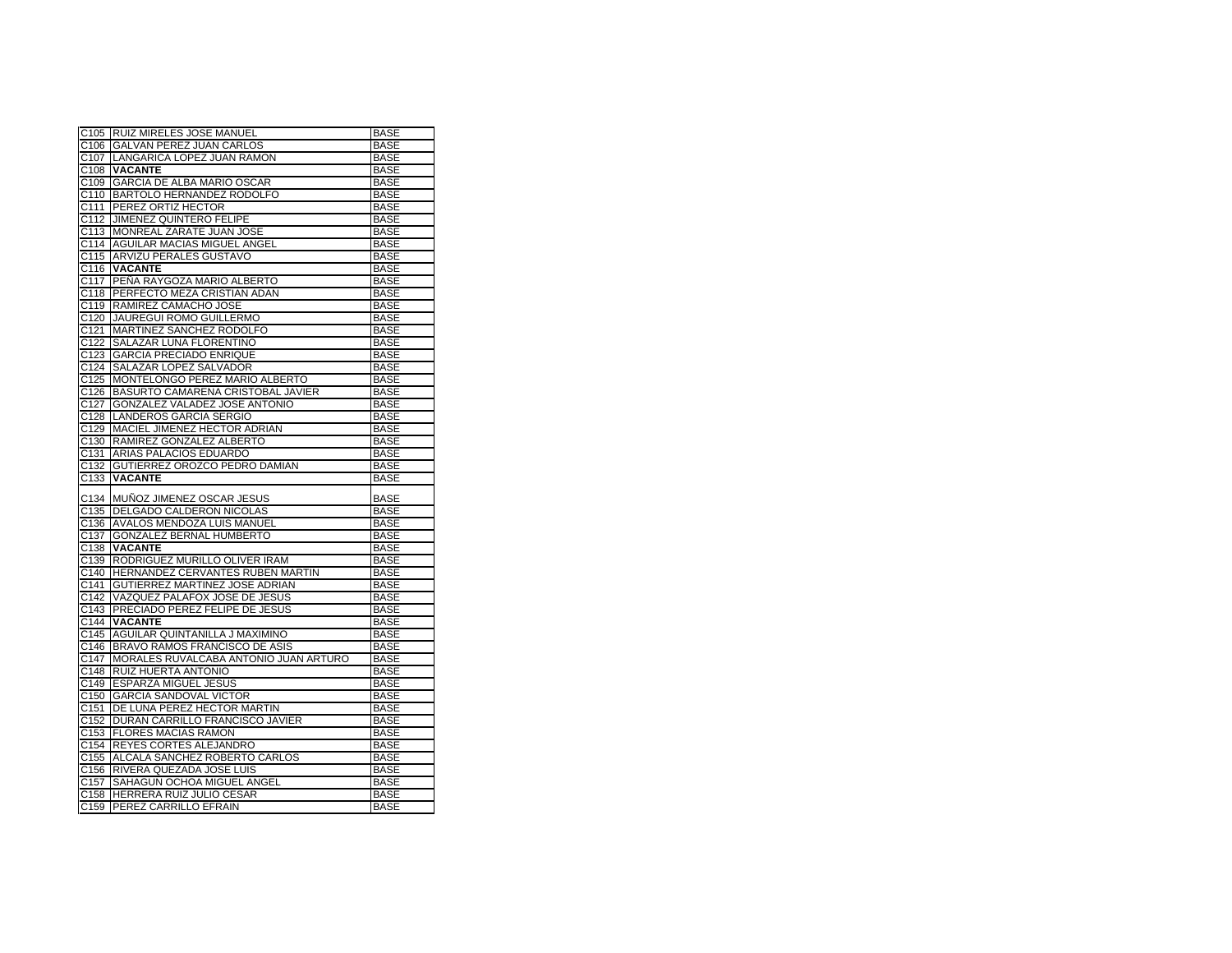| C160             | <b>VACANTE</b>                     | <b>BASE</b> |
|------------------|------------------------------------|-------------|
| C <sub>161</sub> | <b>VACANTE</b>                     | <b>BASE</b> |
| C162             | JIMENEZ MAGANA JOSE ALFREDO        | <b>BASE</b> |
| C <sub>163</sub> | NAPOLES SOLIS ALFREDO              | <b>BASE</b> |
| C164             | <b>VACANTE</b>                     | <b>BASE</b> |
| C165             | VALENCIA BARAJAS SALVADOR          | <b>BASE</b> |
| C166             | <b>VACANTE</b>                     | <b>BASE</b> |
| C167             | CAMARENA PUENTE GILBERTO           | <b>BASE</b> |
| C <sub>168</sub> | CONTRERAS LOPEZ GENARO             | <b>BASE</b> |
| C <sub>169</sub> | <b>VACANTE</b>                     | <b>BASE</b> |
| C170             | HARO RODRIGUEZ ISIDRO              | <b>BASE</b> |
| C <sub>171</sub> | LOPEZ PALOMAR GENARO DE JESUS      | <b>BASE</b> |
| C172             | SALAZAR SALAZAR JOSE DE JESUS      | BASE        |
| C173             | <b>VACANTE</b>                     | <b>BASE</b> |
| C174             | CHAVEZ ARELLANO SALVADOR           | <b>BASE</b> |
| C <sub>175</sub> | <b>CORONADO HUIZAR LUIS RENE</b>   | BASE        |
| C176             | MARTINEZ SUAREZ VICTOR HUGO        | <b>BASE</b> |
| C <sub>177</sub> | OROZCO MONTES HUGO EDUARDO         | <b>BASE</b> |
| C178             | <b>VACANTE</b>                     | <b>BASE</b> |
| C179             | <b>VACANTE</b>                     | <b>BASE</b> |
| C180             | CASILLAS DAVALOS JOEL              | <b>BASE</b> |
| C181             | <b>GARCIA POLANCO SANTIAGO</b>     | <b>BASE</b> |
| C <sub>182</sub> | MONTAÑO RODRIGUEZ JOSE REFUGIO     | <b>BASE</b> |
| C183             | ORTIZ CRUZ JOSE ALFREDO            | <b>BASE</b> |
| C184             | PONCE GUTIERREZ RICARDO            | <b>BASE</b> |
| C185             | ROMO MORALES LINO                  | <b>BASE</b> |
| C186             | <b>VACANTE</b>                     | <b>BASE</b> |
| C <sub>187</sub> | OGARRIO ROMERO LUIS ALBERTO        | <b>BASE</b> |
| C188             | CASTILLO MOLINA ARMANDO            | <b>BASE</b> |
| C189             | <b>VACANTE</b>                     | <b>BASE</b> |
| C <sub>190</sub> | DE LA ROSA RODRIGUEZ SALVADOR      | <b>BASE</b> |
| C191             | <b>VACANTE</b>                     | <b>BASE</b> |
| C <sub>192</sub> | VEGA ARRIAGA ALFREDO               | <b>BASE</b> |
| C193             | <b>VACANTE</b>                     | <b>BASE</b> |
| C <sub>194</sub> | OLIVAREZ JIMENEZ JAIME             | <b>BASE</b> |
| C195             | REYES GUZMAN MANUEL HUGO           | <b>BASE</b> |
| C196             | <b>BALLARDO RODRIGUEZ CESAR</b>    | <b>BASE</b> |
| C <sub>197</sub> | OROZCO ROMO SALVADOR               | <b>BASE</b> |
| C198             | <b>VACANTE</b>                     | <b>BASE</b> |
| C <sub>199</sub> | DAVALOS LUNA ALFREDO               | <b>BASE</b> |
| C <sub>200</sub> | <b>VACANTE</b>                     | <b>BASE</b> |
| C201             | TORRES RANGEL CASIMIRO             | <b>BASE</b> |
| C <sub>202</sub> | VEGA CARRION JOSE RICARDO          | <b>BASE</b> |
| C <sub>203</sub> | <b>VACANTE</b>                     | <b>BASE</b> |
| C <sub>204</sub> | <b>BAUTISTA GONZALEZ MACEDONIO</b> | <b>BASE</b> |
| C <sub>205</sub> | LOPEZ NAVARRO JORGE ALBERTO        | <b>BASE</b> |
| C <sub>206</sub> | LOPEZ PRIETO JOSE GABRIEL          | <b>BASE</b> |
| C <sub>207</sub> | MERCADO SERRANO ALEJANDRO          | <b>BASE</b> |
| C <sub>208</sub> | <b>VACANTE</b>                     | <b>BASE</b> |
| C <sub>209</sub> | <b>VACANTE</b>                     | <b>BASE</b> |
| C <sub>210</sub> | AVILA BENITEZ LUIS ALBERTO         | <b>BASE</b> |
| C <sub>211</sub> | MENA GUTIERREZ LUIS ALBERTO        | <b>BASE</b> |
| C212             | GUIZAR ORTIZ ISAIAS ADAN           | <b>BASE</b> |
| C <sub>213</sub> | <b>VACANTE</b>                     | <b>BASE</b> |
| C214             | LOPEZ MARTINEZ ANGEL ISMAEL        | <b>BASE</b> |
| C215             | GUTIERREZ LOPEZ ALEJANDRO          | <b>BASE</b> |
|                  |                                    |             |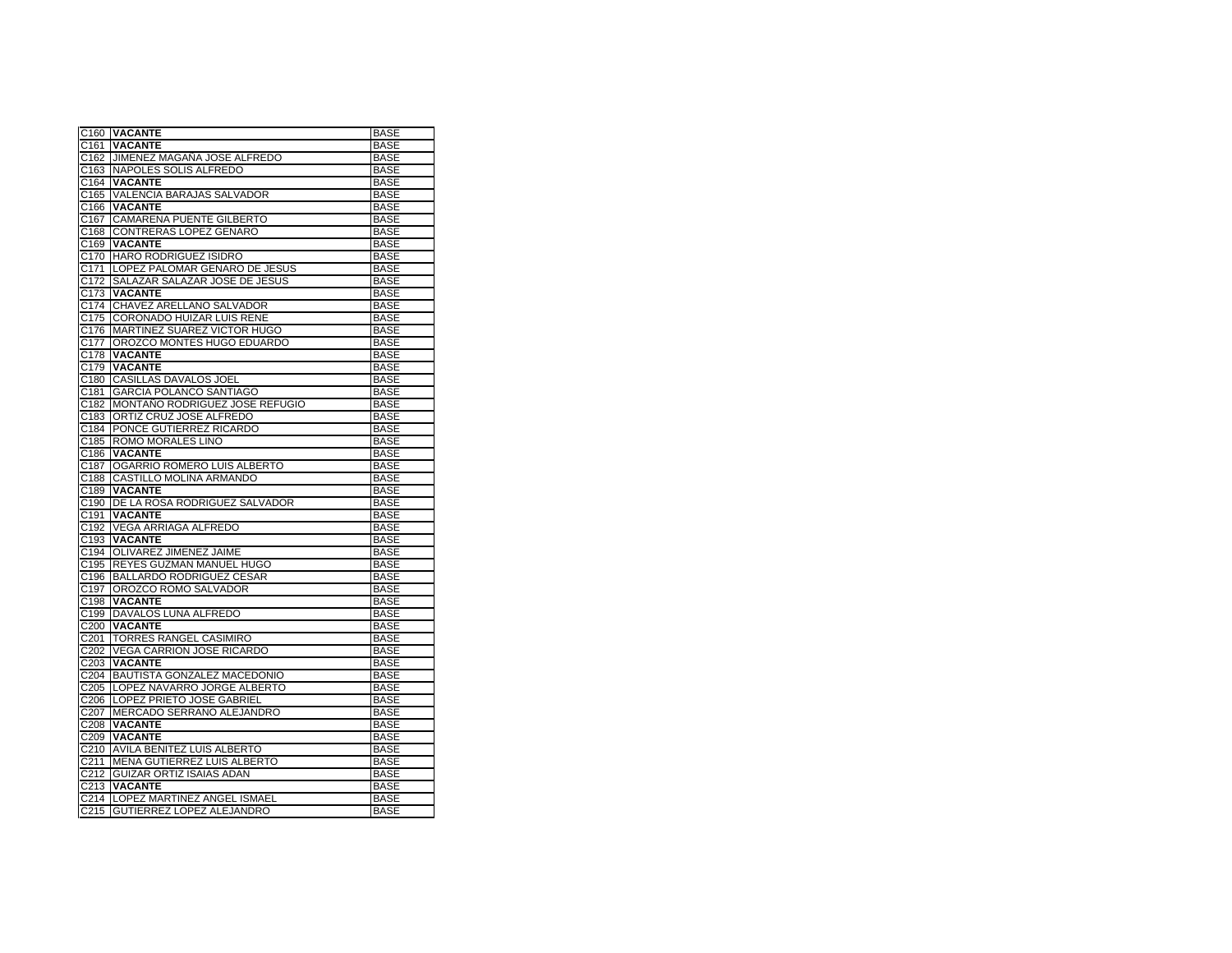|                  | C216 ROMO GOMEZ LUIS FERNANDO         | <b>BASE</b> |
|------------------|---------------------------------------|-------------|
| C217             | PEREZ HERNANDEZ EDGAR OMAR            | <b>BASE</b> |
| C218             | <b>SANCHEZ GODINES VICTOR</b>         | <b>BASE</b> |
| C219             | <b>RIOS MARTINEZ SALVADOR</b>         | <b>BASE</b> |
| C220             | <b>VACANTE</b>                        | <b>BASE</b> |
| C <sub>221</sub> | <b>VACANTE</b>                        | <b>BASE</b> |
| C <sub>222</sub> | HERNANDEZ MENDEZ JUAN CARLOS          | <b>BASE</b> |
| C223             | PRECIADO FLORES PEDRO                 | <b>BASE</b> |
| C224             | GONZALEZ CHAVEZ JOSE CRUZ             | <b>BASE</b> |
| C225             | <b>ENRIQUEZ TABARES ROBERTO</b>       | <b>BASE</b> |
| C226             | ESTRADA ZARATE JAVIER                 | <b>BASE</b> |
| C227             | ENCISO ANDRADE JUAN JOSE              | <b>BASE</b> |
| C228             | <b>GARCIA ZARATE JUAN CARLOS</b>      | <b>BASE</b> |
| C229             | VACANTE                               | <b>BASE</b> |
| C <sub>230</sub> | SUAREZ SALDAÑA ROBERTO CARLOS         | <b>BASE</b> |
| C231             | LOPEZ FLORES LUIS MANUEL              | <b>BASE</b> |
| C232             | MARTINEZ OROZCO OSCAR                 | <b>BASE</b> |
| C233             | ROSAS LOPEZ RICARDO                   | <b>BASE</b> |
| C234             | MARTINEZ CONDE SERGIO VALENTE         | <b>BASE</b> |
| C235             | <b>VACANTE</b>                        | <b>BASE</b> |
| C236             | <b>VACANTE</b>                        | <b>BASE</b> |
| C <sub>237</sub> | GONZALEZ BECERRA JAVIER               | <b>BASE</b> |
| C238             | GONZALEZ ORTIZ SAUL EDGARDO           | <b>BASE</b> |
| C239             | LOPEZ HERNANDEZ JUAN MANUEL           | <b>BASE</b> |
| C240             | MALDONADO LOZANO SANTOS EDUARDO       | <b>BASE</b> |
| C241             | ALVAREZ LOPEZ MARCO ANTONIO           | <b>BASE</b> |
| C242             | ROSALES LOPEZ JOSE GUADALUPE          | <b>BASE</b> |
| C243             | <b>VACANTE</b>                        | <b>BASE</b> |
| C <sub>244</sub> | ENCINA PUGA JUAN CARLOS               | <b>BASE</b> |
| C245             | JUAREZ RAMIREZ PEDRO ARMANDO          | <b>BASE</b> |
| C246             | <b>PRECIADO GAYTAN JUAN MARTIN</b>    | <b>BASE</b> |
| C247             | <b>VACANTE</b>                        | <b>BASE</b> |
| C248             | <b>VACANTE</b>                        | <b>BASE</b> |
| C249             | LOPEZ FUENTES LUIS RAUL               | <b>BASE</b> |
| C <sub>250</sub> | ROMERO MEDINA SAUL                    | <b>BASE</b> |
| C <sub>251</sub> | <b>VACANTE</b>                        | <b>BASE</b> |
| C252             | CHAVIRA GONZALEZ FERMIN               | <b>BASE</b> |
| C <sub>253</sub> | GONZALEZ RODRIGUEZ ABRAHAM            | <b>BASE</b> |
| C254             | LUPERCIO JIMENEZ FERNANDO             | <b>BASE</b> |
| C255             | VAZQUEZ SOLIS VICTOR MANUEL           | <b>BASE</b> |
| C <sub>256</sub> | <b>VACANTE</b>                        | <b>BASE</b> |
| C257             | <b>VACANTE</b>                        | <b>BASE</b> |
| C258             | FRANCO OLVERA CESAR GUILLERMO         | <b>BASE</b> |
| C259             | <b>VACANTE</b>                        | <b>BASE</b> |
| C260             | MANZANO NUÑEZ ENRICO VICTORIANO       | <b>BASE</b> |
| C261             | RUVALCABA RUIZ LUIS ALBERTO           | <b>BASE</b> |
| C262             | <b>IBARRA DOMINGUEZ VICTOR MANUEL</b> | <b>BASE</b> |
| C <sub>263</sub> | CERVANTES HERRERA ALEJANDRO           | <b>BASE</b> |
| C <sub>264</sub> | <b>HERNANDEZ FRUTOS ALFONSO</b>       | <b>BASE</b> |
| C265             | JIMENEZ MARTINEZ EDWIN MARTIN         | <b>BASE</b> |
| C266             | RODRIGUEZ CHAVEZ JORGE ALBERTO        | <b>BASE</b> |
| C267             | <b>VACANTE</b>                        | <b>BASE</b> |
| C <sub>268</sub> | CABRERA RODRIGUEZ LUIS ALBERTO        | <b>BASE</b> |
| C269             | <b>VACANTE</b>                        | <b>BASE</b> |
| C270             | LIMON CARBAJAL SALVADOR               | <b>BASE</b> |
|                  | C271 REYES MEDINA EFRAIN              | <b>BASE</b> |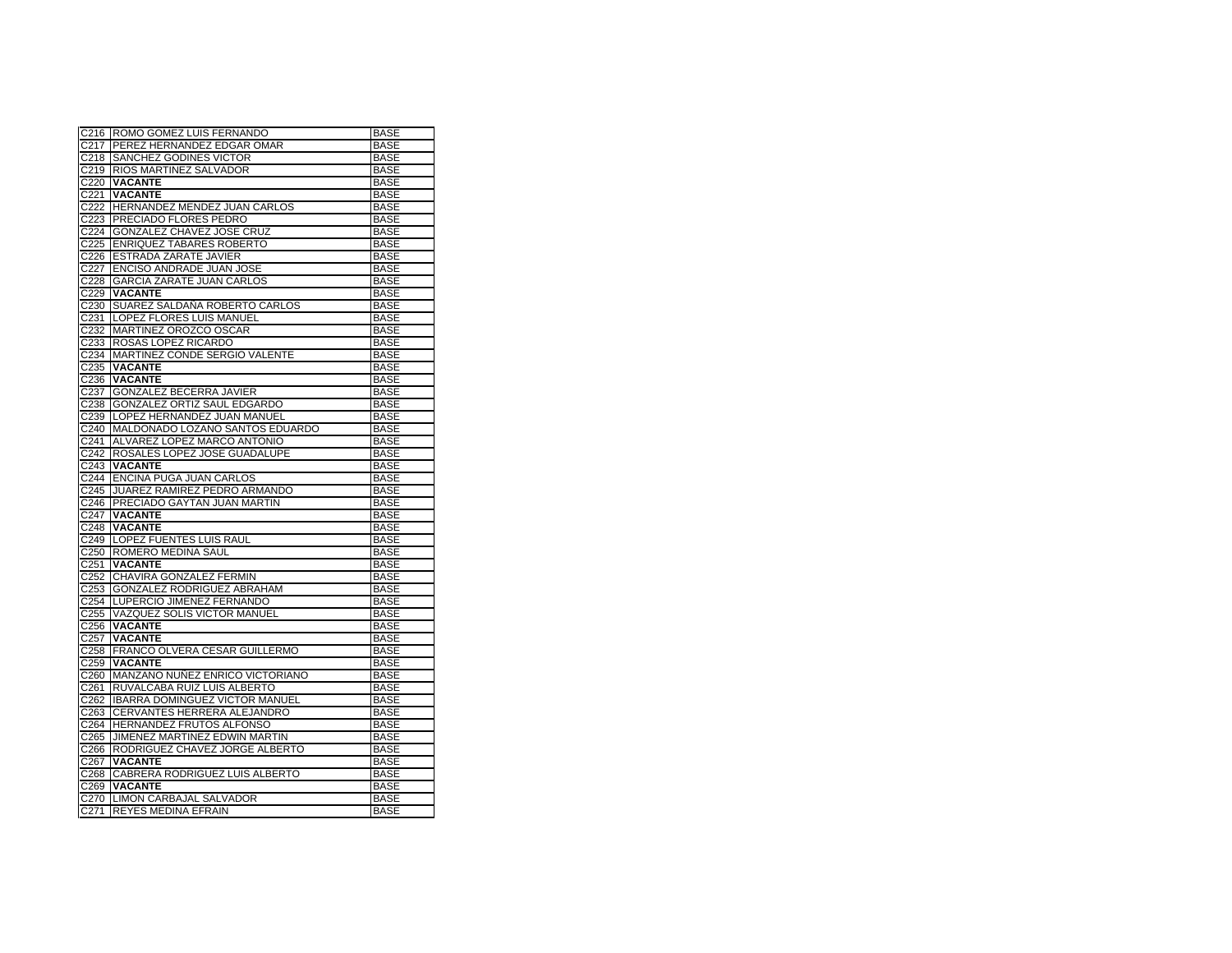| C272             | <b>BRIONES ROJAS PEDRO</b>           | <b>BASE</b> |
|------------------|--------------------------------------|-------------|
| C273             | RESENDIZ MARTINEZ MARIO              | <b>BASE</b> |
| C274             | <b>GONZALEZ JAUREGUI ANTONIO</b>     | <b>BASE</b> |
| C275             | <b>VELAZQUEZ GARCIA FERNANDO</b>     | <b>BASE</b> |
| C276             | <b>VACANTE</b>                       | <b>BASE</b> |
| C277             | HERNANDEZ NUNEZ FELIPE DE JESUS      | <b>BASE</b> |
| C278             | PLAZOLA GONZALEZ RICARDO             | <b>BASE</b> |
| C279             | ALVAREZ TORRES ARTURO                | <b>BASE</b> |
| C <sub>280</sub> | <b>VACANTE</b>                       | <b>BASE</b> |
| C281             | BRECEDA MORENO JUAN JOSE DE JESUS    | <b>BASE</b> |
| C282             | <b>VACANTE</b>                       | <b>BASE</b> |
| C283             | <b>VACANTE</b>                       | <b>BASE</b> |
| C284             | <b>GARCIA SANDOVAL RODRIGO</b>       | <b>BASE</b> |
| C285             | AYALA ALVAREZ JUAN RAFAEL            | <b>BASE</b> |
| C286             | MARQUEZ RAMOS JOSE MIGUEL            | <b>BASE</b> |
| C287             | ROBLEDO ENCISO FRANCISCO JAVIER      | <b>BASE</b> |
| C288             | <b>GARCIA TAPIA GUSTAVO</b>          | <b>BASE</b> |
| C289             | <b>VACANTE</b>                       | <b>BASE</b> |
| C290             | <b>VACANTE</b>                       | <b>BASE</b> |
| C <sub>291</sub> | TORRES ARELLANO JUAN CARLOS SANTIAGO | <b>BASE</b> |
| C292             | ROBLES DURAN FERNANDO                | <b>BASE</b> |
| C293             | <b>VACANTE</b>                       | <b>BASE</b> |
| C294             | HUERTA RODRIGUEZ RAFAEL              | <b>BASE</b> |
| C295             | <b>VACANTE</b>                       | <b>BASE</b> |
| C296             | GONZALEZ RIVAS CESAR EDUARDO         | <b>BASE</b> |
| C297             | VAZQUEZ SOTO JORGE ALBERTO           | <b>BASE</b> |
| C298             | <b>VACANTE</b>                       | <b>BASE</b> |
| C299             | <b>VACANTE</b>                       | <b>BASE</b> |
| C <sub>300</sub> | <b>VACANTE</b>                       | <b>BASE</b> |
| C301             | <b>VACANTE</b>                       | <b>BASE</b> |
| C302             | <b>VACANTE</b>                       | <b>BASE</b> |
| C303             | <b>VACANTE</b>                       | <b>BASE</b> |
| C304             | CASTILLO ALCARAZ LUIS IGNACIO        | <b>BASE</b> |
| C305             | MONTOYA GOMEZ ADOLFO CARLOS          | <b>BASE</b> |
| C306             | <b>DIAZ MONTEJANO JOSE MARTIN</b>    | <b>BASE</b> |
| C307             | <b>VACANTE</b>                       | <b>BASE</b> |
| C308             | <b>VACANTE</b>                       | <b>BASE</b> |
| C309             | ORTEGA CORDOVA GUILLERMO             | <b>BASE</b> |
| C310             | <b>GONZALEZ GARCIA CARLOS</b>        | <b>BASE</b> |
| C311             | <b>CASTOR LOPEZ ARTURO</b>           | <b>BASE</b> |
| C312             | <b>VACANTE</b>                       | <b>BASE</b> |
| C313             | <b>VACANTE</b>                       | <b>BASE</b> |
| C314             | <b>VACANTE</b>                       | <b>BASE</b> |
| C315             | <b>VACANTE</b>                       | <b>BASE</b> |
| C316             | <b>VACANTE</b>                       | <b>BASE</b> |
| C317             | <b>VACANTE</b>                       | <b>BASE</b> |
| C318             | <b>VACANTE</b>                       | <b>BASE</b> |
| C319             | <b>VACANTE</b>                       | <b>BASE</b> |
| C320             | <b>VACANTE</b>                       | <b>BASE</b> |
| C321             | <b>VACANTE</b>                       | <b>BASE</b> |
| C322             | <b>VACANTE</b>                       | <b>BASE</b> |
| C323             | <b>VACANTE</b>                       | <b>BASE</b> |
| C324             | <b>VACANTE</b>                       | <b>BASE</b> |
|                  | C325 VACANTE                         | <b>BASE</b> |
|                  |                                      |             |

235 Plazas Contratadas 90 Plazas Vacantes